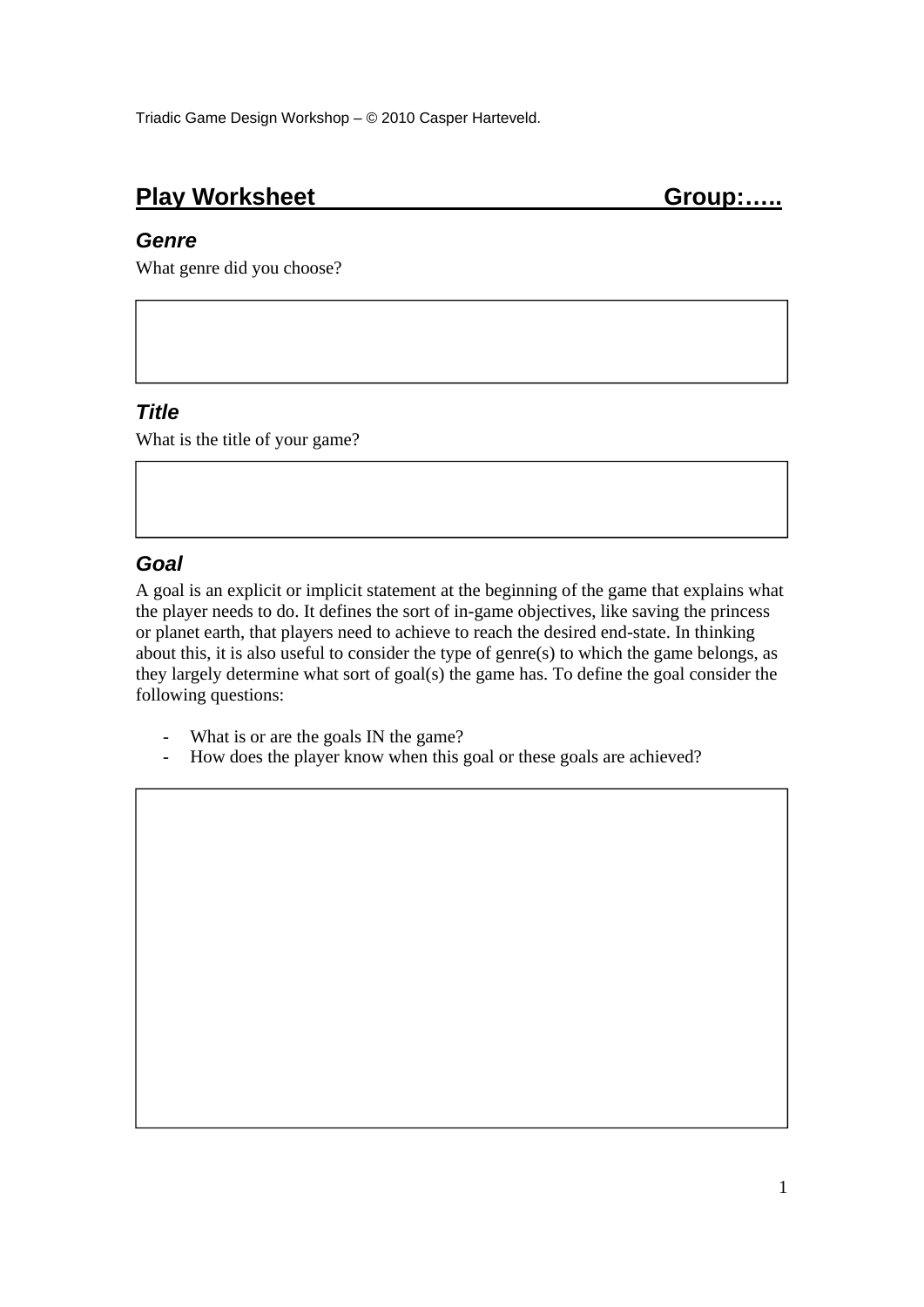## *Gameplay*

Consists of a combination of the challenges players face, the actions that are available to them, the way they execute these actions, and the rules that connect all of these previous elements. The rules, for example, tell what the consequences are of executing an action.

- What challenges does the game offer?
- What actions can players perform to overcome these?
- What are the rules of the game?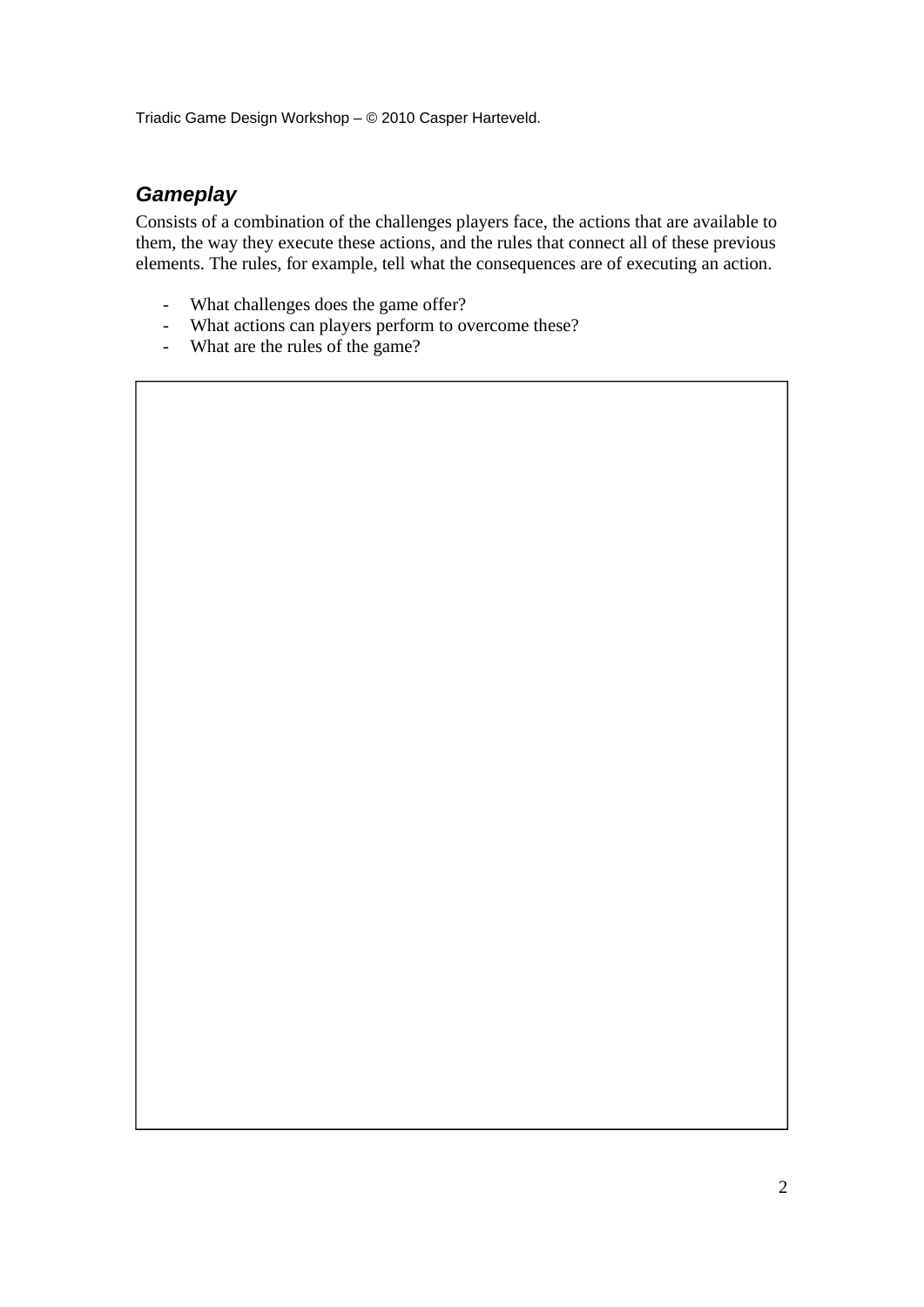### *Gameworld*

Playing a game takes place in a fictional play space called the gameworld. Such a gameworld can be looked at from a physical, temporal, environmental, emotional, and ethical dimension. In thinking about these dimensions, elements, like graphics, audio, and text, have to be considered. It is further incredibly important to look into the coherence of the gameworld: every part has to be made explicit and connected to other parts. To see the linkages, it helps to draw a diagram.

- Where and when does the game take place?
- What is the look  $&$  feel of the game?
- What is the story?
- What happens in the game and how does it possibly end?
- What other types of aesthetics play a role?
- How does everything fit together?